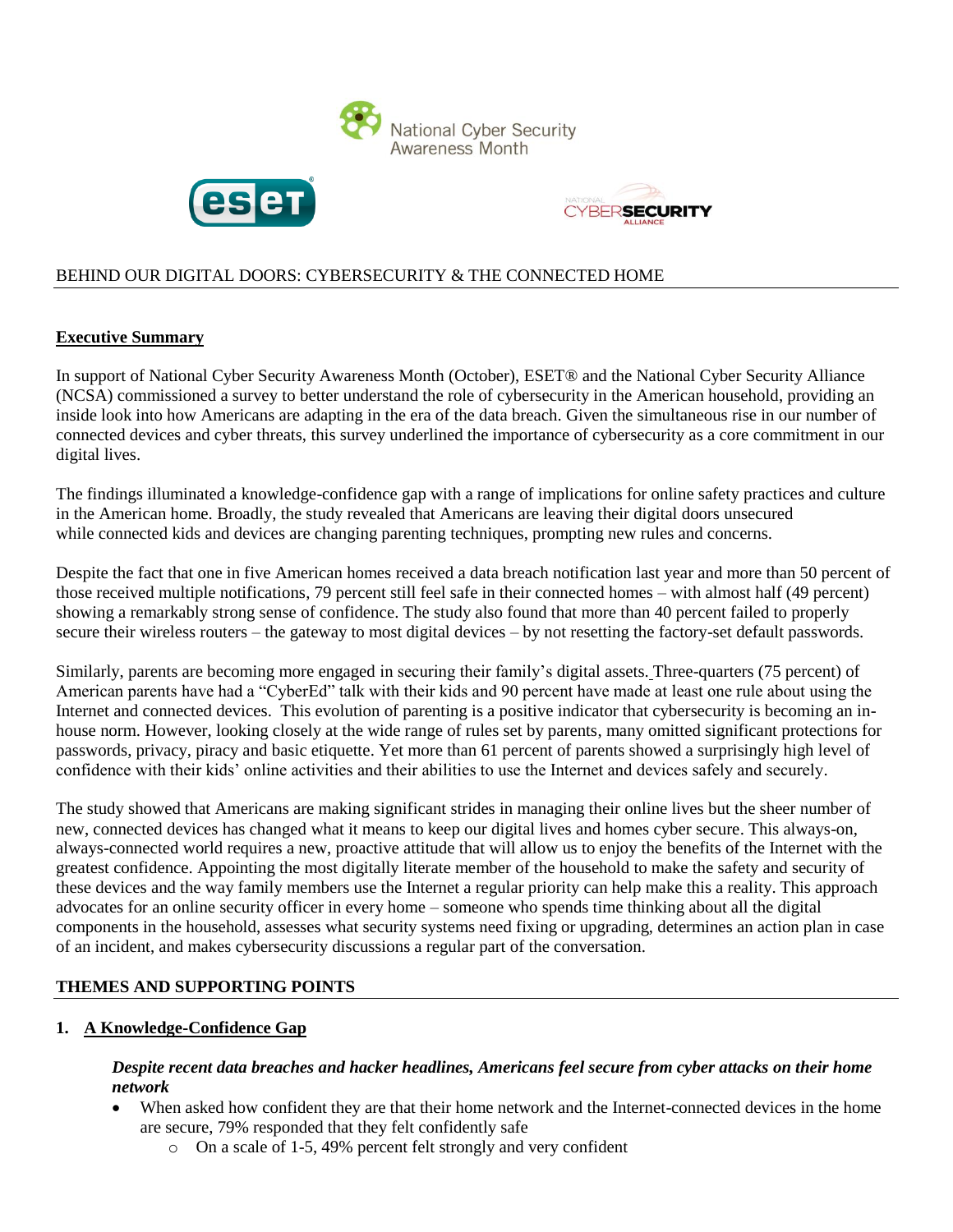o 30% felt confident

## *American households need to better secure their digital doors. The wireless router represents a major digital entry point for cyber attacks.*

- 2 in 5 households more than 40% did not change the factory set default passwords on their wireless routers
- Close to 60% did not (48%) or are not sure (8%) if they changed their router username or password in the last year
- 60% set up their wireless routers on their own

## *As a result, Americans are finding that banks and retail establishments are not the only ones affected by data breaches.*

- 1 in 5 American households have received notification that their information has been lost in a data breach
- Of those affected, 56% have received multiple notifications of being data breach victims
- 1 in 5 households have received notification from a child's (or children's) school that their child's information has been lost in a data breach
- 53.8% of those surveyed experienced some kind of negative online security scenario (direct involvement, indirect involvement, passive story following, etc.) in the last 12 months.
	- o Among those affected, 43.6% changed their online behavior as a result.
		- Most common actions were increased alertness during Internet browsing (63%) and password change (55.8%).

# **2. Rapidly Increasing and Expanding Connectivity**

#### *Today's households are more connected than ever and the number of connected devices is growing at a considerable pace.*

- 67% of those surveyed have between 1 and 5 devices at home connected to the Internet, while 30% have 6 or more devices and 5% of households have 11 or more devices.
	- o Only 3% of survey respondents have no devices connected to the Internet.
- 30% of those surveyed have 2-3 more Interned connected devices at home today than they did last year.
- Americans are connecting more things:
	- o PCs and Laptops are expectedly on top the list: 67%/75% respectively
	- o Mobile devices come next: Tablets (53%) and Smartphones (65%)
	- o TVs and TV set-up boxes are a close third with a combined 54%
	- o Gaming: 38%
- Remote access to the home is a growing trend: more than 1 in 5 households use a mobile device or any kind of app to remotely access or control any devices in the home (i.e., front door lock, video camera, appliance, or thermostat)

# *From homework and healthcare to banking, interacting with friends or storing family keepsakes, the Internet is an essential, enabling tool in the American home. Top online activities in American households are:*

- Banking and Finances: banking (66%); taxes (30%)
- Entertainment: music streaming (39%) social network (74%); gaming (43%); Streaming TV/movies (45%)
- Shopping and ecommerce: Travel  $(31\%)$ ; shopping  $(61\%)$ ; selling merchandise  $(20\%)$
- Storing personal information: videos/photos (38%); music (36%);
- Fitness and health: 16 %
- Work and Homework: homework (21%); work (28%)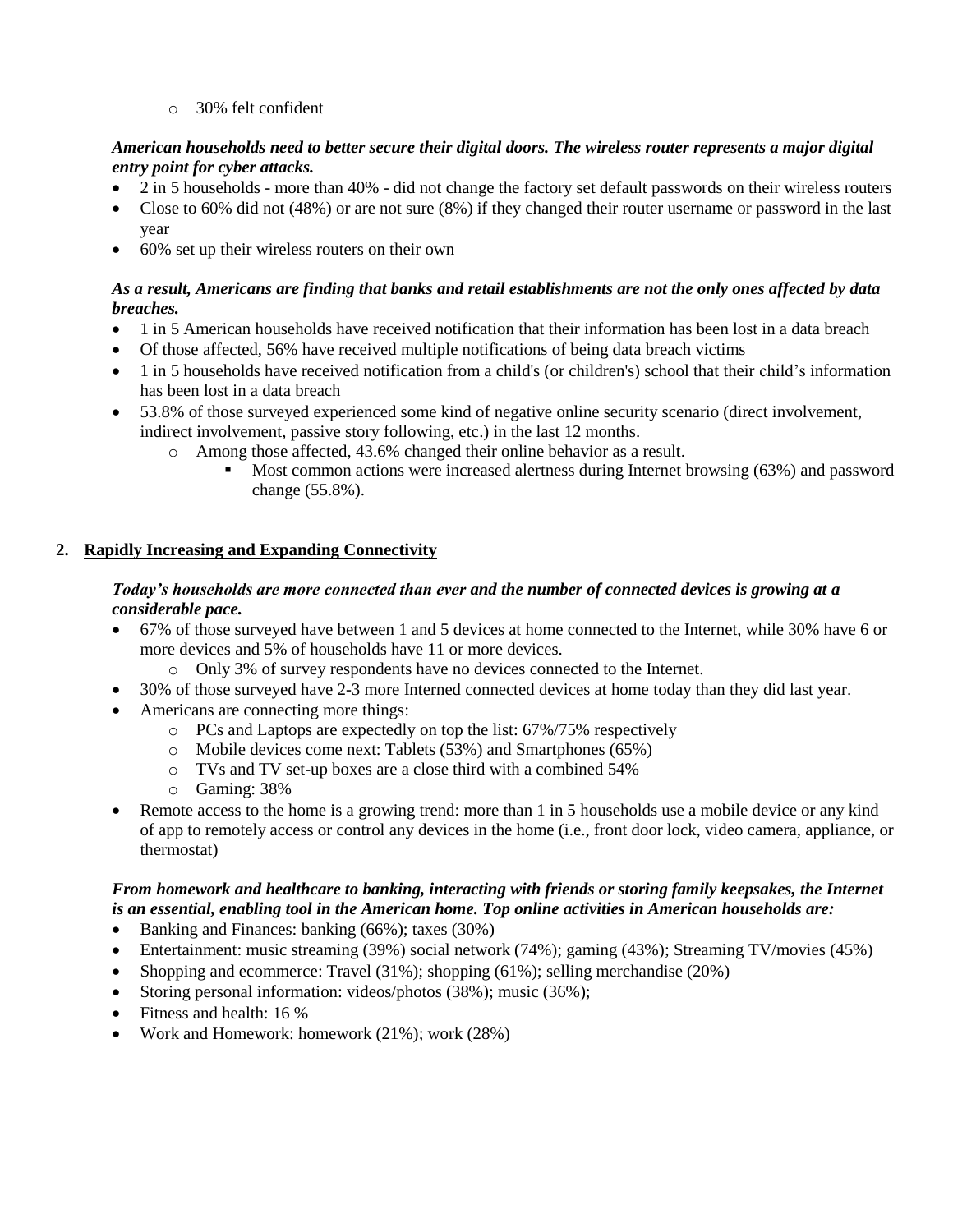## **3. An Evolution in Digital Parenting**

## *Beyond the birds and bees, American parents are now having a new kind of talk with their kids – CyberEd*

- 75% have had a conversation with children in the home about using the Internet safely and securely
- It's an ongoing conversation, too: Parents are proving once is not enough, with 81% having two or more talks in the last 12 months
	- o 18% annually
	- o 31% monthly
	- o 17% weekly
	- o 33% sporadically
- Cyberbullying or harassment is the top concern for parents (41%), followed by viewing pornography (38%), contact by strangers (38%) and viewing objectionable or age inappropriate content (37%).

## *American parents seem to be very confident that their children are protected from online dangers*

- Almost 60% are confident that they know everything their kid(s) is doing online
	- o 35% are very confident
- 64% are confident with their kid(s) online activities
	- o 36% are very confident
- 61% are confident that their kid(s) can use the Internet and devices safely and securely
	- o 34% are very confident

## *Parents need to set better cybersafety rules for their connected kids*

- 59% don't require permission before their kids downloading a new app, game or joining a social network
- 60% allow password sharing with friends
- Only 34% require that children provide all passwords to online accounts
- 77% don't have a device-free dinnertime rule
- 75% don't have rules about allowing devices in the bedroom after a certain time
- 70% don't limit the kind of personal information allowed for posting on social networks
- Only 31% do not allow download pirated content from the Internet such as illegal games, movies or songs
- $\bullet$  60% don't limit screen time use per day
- 63% don't limit hours during the day the device can be used
- 10% have no rules at all

## *When cyber rules are broken, digital timeouts are the most common consequence*

- Take away devices for a period of time (63%)
- Put stricter time limits on the use of device  $(12\%)$
- Limit device use to specific things (i.e., doing homework or other productive work) (14%)
- Don't have consequences related to tech usage for violating tech rules (6%)
- $\bullet$  Have tried making rules and enforcing them but find it is not an effective strategy (2%)

## **4. Cybersecurity Education**

## *Parents are grading schools on cybersecurity education but schools are yet to excel*

- Only 61% are very or extremely confident that their child's (or children's) personal information generated and collected at school is being protected
- 83% believes its either important or very important that their child graduate from high school with the right skills to use technology safely, securely, ethically and productively
- Only 54% say their child (or children) has ever received any instruction in school about the safe, secure or ethical use of technology – leaving almost half uninformed.
- Only 22% have received any information about or had their child (or children) mention participation in a cyber-challenge or cyber competition